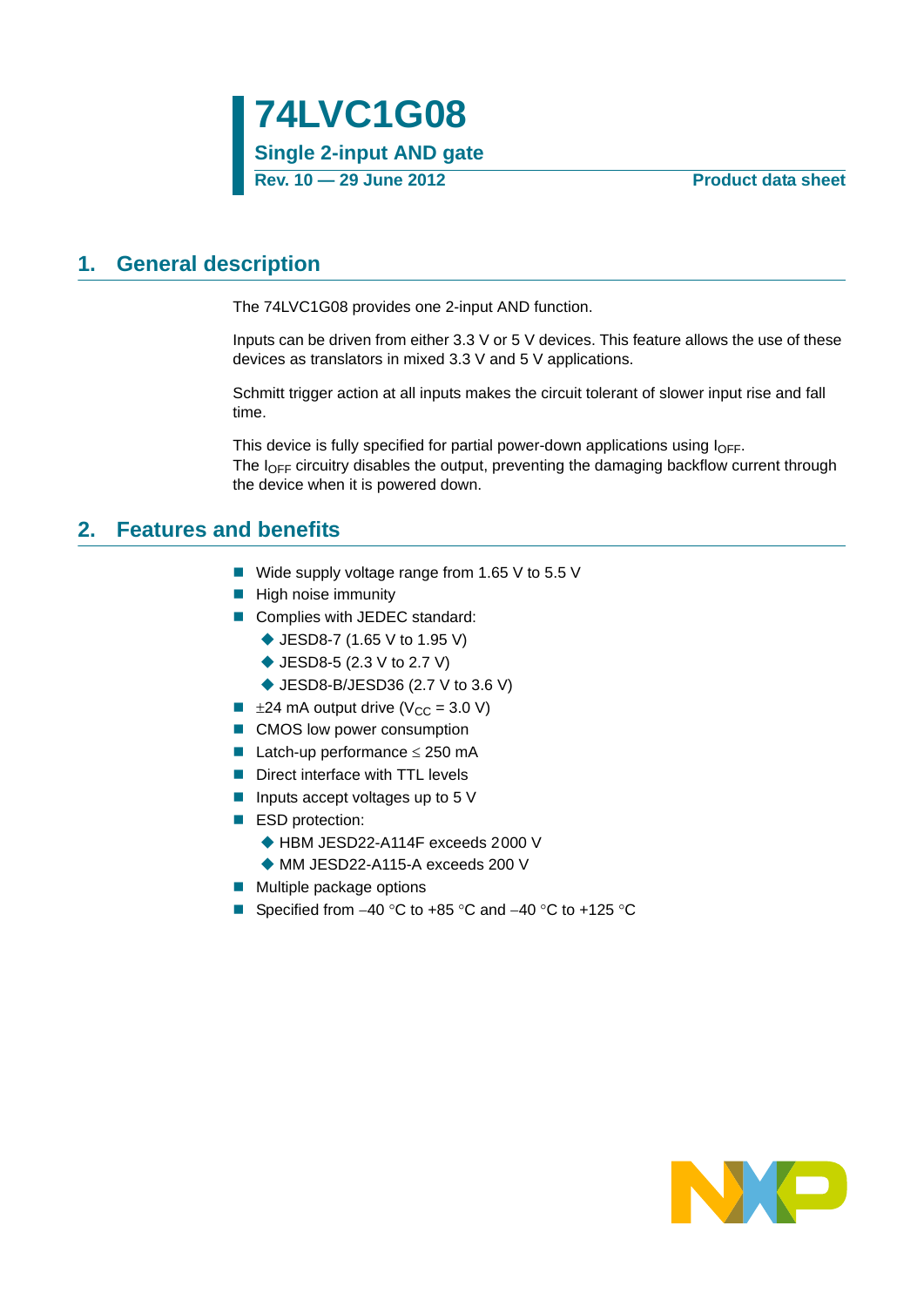## <span id="page-1-1"></span>**3. Ordering information**

| Table 1.           | <b>Ordering information</b> |                                 |                                                                                                                                          |                     |  |  |  |  |
|--------------------|-----------------------------|---------------------------------|------------------------------------------------------------------------------------------------------------------------------------------|---------------------|--|--|--|--|
| <b>Type number</b> | Package                     |                                 |                                                                                                                                          |                     |  |  |  |  |
|                    | Temperature<br>range        | <b>Name</b>                     | <b>Description</b>                                                                                                                       | <b>Version</b>      |  |  |  |  |
| 74LVC1G08GW        | $-40$ °C to +125 °C         | TSSOP5                          | plastic thin shrink small outline package; 5 leads;<br>body width 1.25 mm                                                                | SOT353-1            |  |  |  |  |
| 74LVC1G08GV        | $-40$ °C to +125 °C         | SC-74A                          | plastic surface-mounted package; 5 leads                                                                                                 | SOT753              |  |  |  |  |
| 74LVC1G08GM        | $-40$ °C to +125 °C         | XSON <sub>6</sub>               | plastic extremely thin small outline package;<br>no leads; 6 terminals; body $1 \times 1.45 \times 0.5$ mm                               | SOT886              |  |  |  |  |
| 74LVC1G08GF        | $-40$ °C to +125 °C         | XSON <sub>6</sub>               | plastic extremely thin small outline package;<br>no leads; 6 terminals; body $1 \times 1 \times 0.5$ mm                                  | SOT891              |  |  |  |  |
| 74LVC1G08GN        | $-40$ °C to +125 °C         | XSON <sub>6</sub>               | extremely thin small outline package; no leads;<br>6 terminals; body $0.9 \times 1.0 \times 0.35$ mm                                     | SOT <sub>1115</sub> |  |  |  |  |
| 74LVC1G08GS        | $-40$ °C to +125 °C         | XSON <sub>6</sub>               | extremely thin small outline package; no leads;<br>6 terminals; body $1.0 \times 1.0 \times 0.35$ mm                                     | SOT1202             |  |  |  |  |
| 74LVC1G08GX        | $-40$ °C to +125 °C         | X <sub>2</sub> SON <sub>5</sub> | X2SON5: plastic thermal enhanced extremely thin<br>small outline package; no leads; 5 terminals;<br>body $0.8 \times 0.8 \times 0.35$ mm | SOT1226             |  |  |  |  |

## <span id="page-1-2"></span>**4. Marking**

| Table 2.<br><b>Marking</b> |                             |
|----------------------------|-----------------------------|
| Type number                | Marking code <sup>[1]</sup> |
| 74LVC1G08GW                | VE                          |
| 74LVC1G08GV                | V08                         |
| 74LVC1G08GM                | VE                          |
| 74LVC1G08GF                | <b>VE</b>                   |
| 74LVC1G08GN                | VE                          |
| 74LVC1G08GS                | <b>VE</b>                   |
| 74LVC1G08GX                | <b>VE</b>                   |

<span id="page-1-0"></span>[1] The pin 1 indicator is located on the lower left corner of the device, below the marking code.

## <span id="page-1-3"></span>**5. Functional diagram**

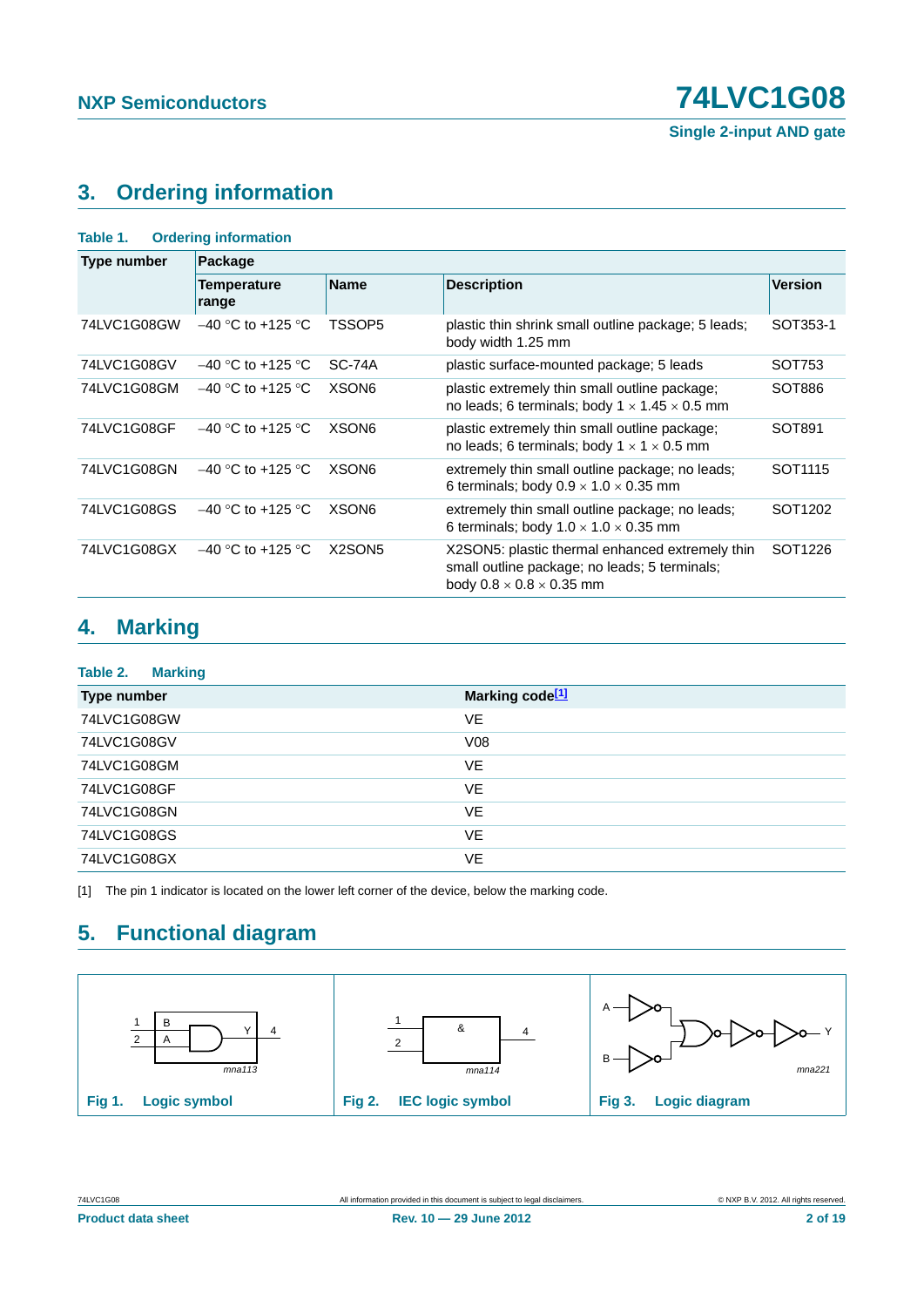## <span id="page-2-0"></span>**6. Pinning information**

### **6.1 Pinning**

<span id="page-2-1"></span>

### **6.2 Pin description**

<span id="page-2-2"></span>

| Table 3.<br><b>Pin description</b> |                          |       |                    |  |  |
|------------------------------------|--------------------------|-------|--------------------|--|--|
| <b>Symbol</b>                      | <b>Pin</b>               |       | <b>Description</b> |  |  |
|                                    | TSSOP5 and X2SON5        | XSON6 |                    |  |  |
| B                                  |                          |       | data input         |  |  |
| A                                  | $\mathfrak{p}$           | 2     | data input         |  |  |
| <b>GND</b>                         | 3                        | 3     | ground $(0 V)$     |  |  |
| Υ                                  | 4                        | 4     | data output        |  |  |
| n.c.                               | $\overline{\phantom{a}}$ | 5     | not connected      |  |  |
| $V_{\rm CC}$                       | 5                        | 6     | supply voltage     |  |  |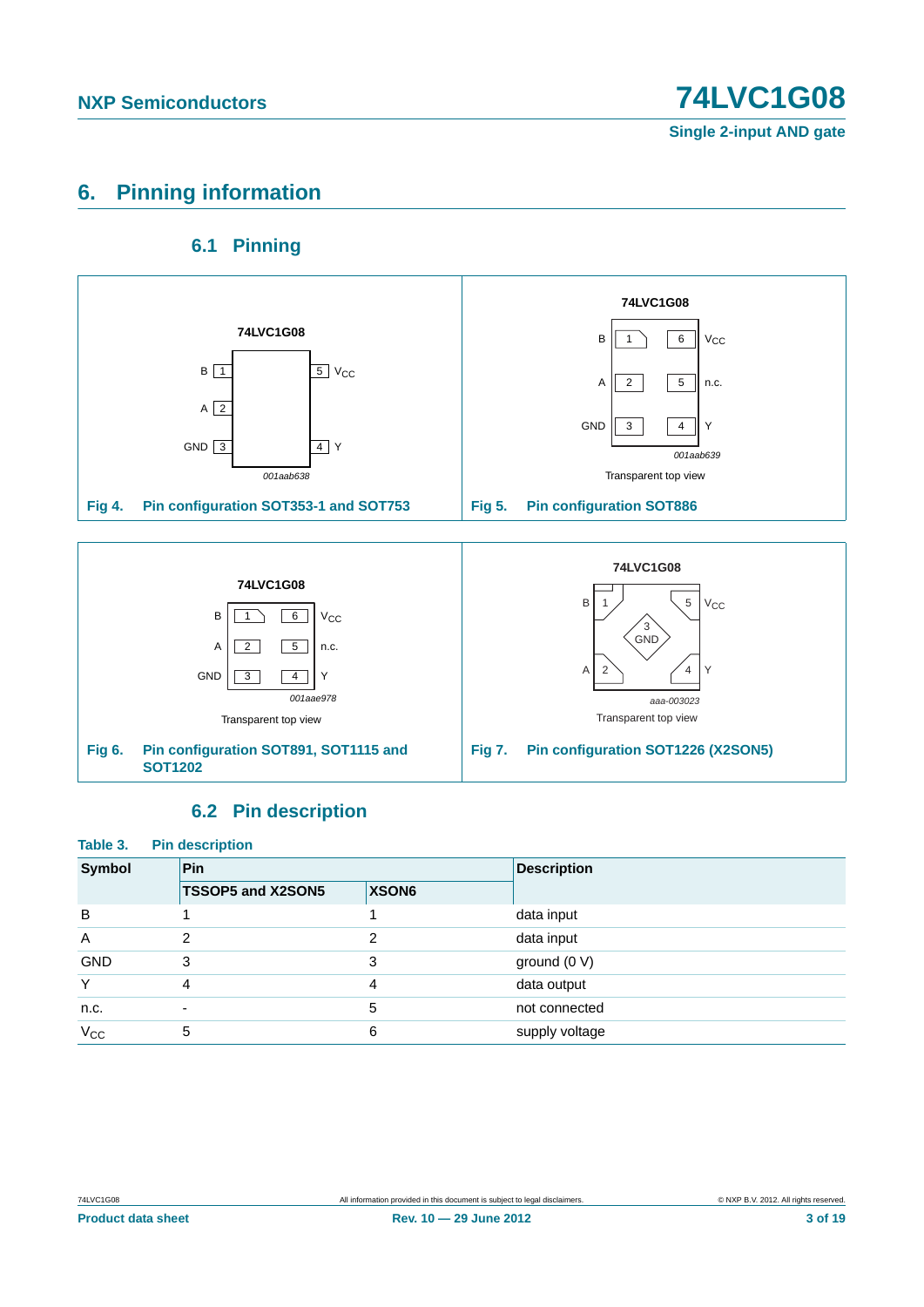## <span id="page-3-4"></span>**7. Functional description**

| Input<br>Output   |  |
|-------------------|--|
| $\mathsf{A}$<br>В |  |
|                   |  |
| н                 |  |
| H                 |  |
| H<br>Н<br>п       |  |

<span id="page-3-0"></span> $[1]$  H = HIGH voltage level; L = LOW voltage level

### <span id="page-3-5"></span>**8. Limiting values**

#### **Table 5. Limiting values**

*In accordance with the Absolute Maximum Rating System (IEC 60134). Voltages are referenced to GND (ground = 0 V).*

| Symbol           | <b>Parameter</b>        | <b>Conditions</b>                     | <b>Min</b>                              | <b>Max</b>     | <b>Unit</b> |
|------------------|-------------------------|---------------------------------------|-----------------------------------------|----------------|-------------|
| $V_{CC}$         | supply voltage          |                                       | $-0.5$                                  | $+6.5$         | V           |
| $I_{IK}$         | input clamping current  | $V_1 < 0 V$                           | $-50$                                   | ۰              | mA          |
| $V_{I}$          | input voltage           |                                       | $11 - 0.5$                              | $+6.5$         | V           |
| $I_{OK}$         | output clamping current | $VO > VCC$ or $VO < 0$ V              | ۰                                       | ±50            | mA          |
| $V_{\rm O}$      | output voltage          | Active mode                           | $112$ -0.5                              | $V_{CC}$ + 0.5 | $\vee$      |
|                  |                         | Power-down mode                       | $1122 - 0.5$                            | $+6.5$         | V           |
| $I_{\rm O}$      | output current          | $V_{\Omega} = 0$ V to $V_{\text{CC}}$ | ۰                                       | ±50            | mA          |
| $I_{\rm CC}$     | supply current          |                                       | ٠                                       | 100            | mA          |
| <b>I</b> GND     | ground current          |                                       | $-100$                                  | ٠              | mA          |
| $P_{\text{tot}}$ | total power dissipation | $T_{amb} = -40$ °C to +125 °C         | $\boxed{3}$<br>$\overline{\phantom{a}}$ | 250            | mW          |
| $T_{\text{stg}}$ | storage temperature     |                                       | $-65$                                   | $+150$         | °C          |

<span id="page-3-1"></span>[1] The input and output voltage ratings may be exceeded if the input and output current ratings are observed.

<span id="page-3-2"></span>[2] When  $V_{CC} = 0$  V (Power-down mode), the output voltage can be 5.5 V in normal operation.

<span id="page-3-3"></span>[3] For TSSOP5 and SC-74A packages: above 87.5 °C the value of  $P_{tot}$  derates linearly with 4.0 mW/K. For XSON6 and X2SON5 package: above 118 °C the value of  $P_{tot}$  derates linearly with 7.8 mW/K.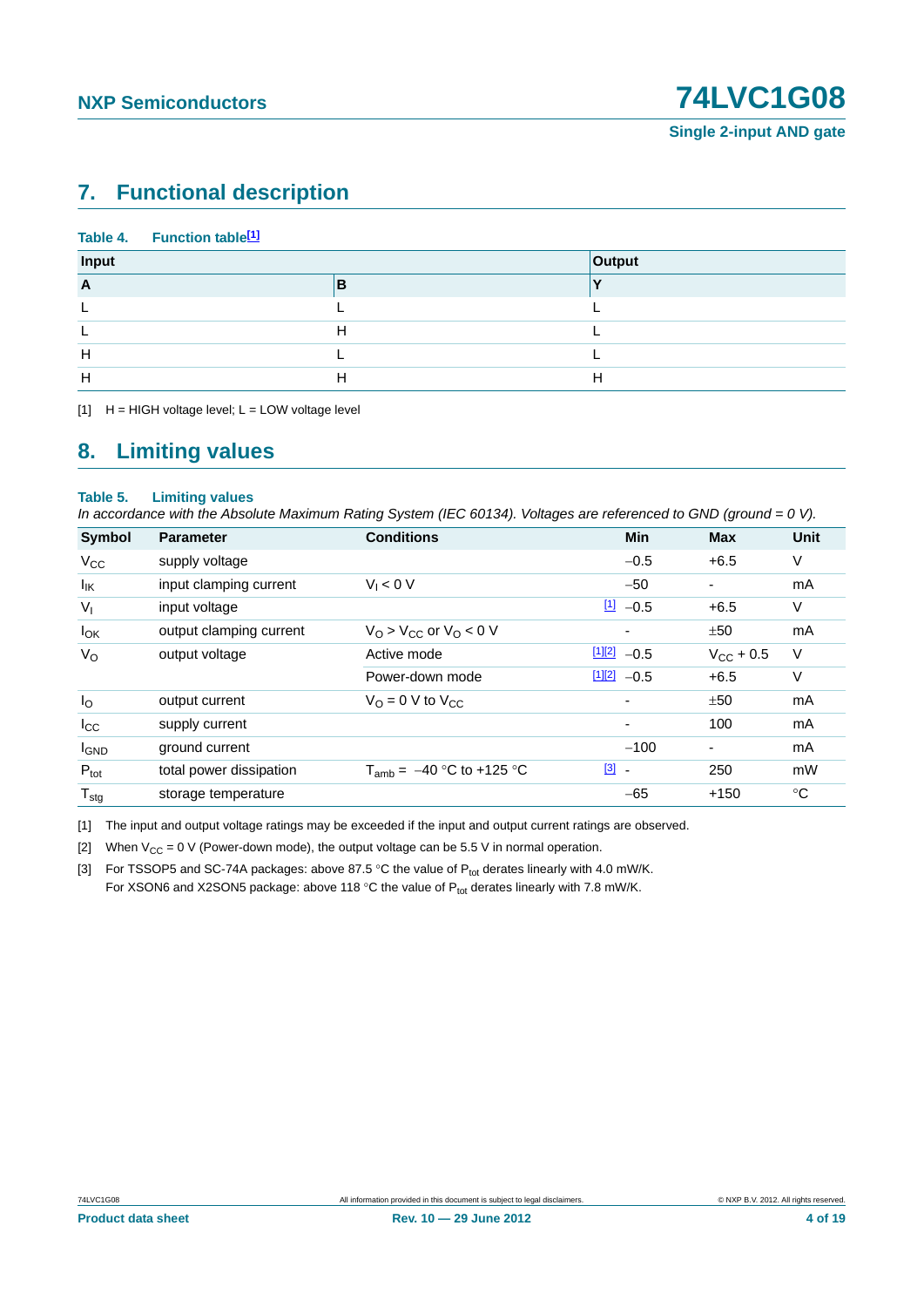**Single 2-input AND gate**

## <span id="page-4-0"></span>**9. Recommended operating conditions**

| Table 6.            | <b>Recommended operating conditions</b> |                                          |                          |                          |              |             |
|---------------------|-----------------------------------------|------------------------------------------|--------------------------|--------------------------|--------------|-------------|
| Symbol              | <b>Parameter</b>                        | <b>Conditions</b>                        | Min                      | <b>Typ</b>               | <b>Max</b>   | Unit        |
| $V_{\rm CC}$        | supply voltage                          |                                          | 1.65                     | $\overline{\phantom{a}}$ | 5.5          | V           |
| V <sub>1</sub>      | input voltage                           |                                          | $\Omega$                 | ٠                        | 5.5          | V           |
| $V_{\rm O}$         | output voltage                          | Active mode                              | $\Omega$                 | ٠                        | $V_{\rm CC}$ | V           |
|                     |                                         | $V_{CC} = 0$ V; Power-down mode          | 0                        | ٠                        | 5.5          | V           |
| $T_{amb}$           | ambient temperature                     |                                          | $-40$                    | ۰                        | $+125$       | $^{\circ}C$ |
| $\Delta t/\Delta V$ | input transition rise and fall rate     | $V_{\text{CC}}$ = 1.65 V to 2.7 V        | $\blacksquare$           |                          | 20           | ns/V        |
|                     |                                         | $V_{\text{CC}} = 2.7 \text{ V}$ to 5.5 V | $\overline{\phantom{a}}$ | ٠                        | 10           | ns/V        |

## <span id="page-4-1"></span>**10. Static characteristics**

#### **Table 7. Static characteristics**

*At recommended operating conditions. Voltages are referenced to GND (ground = 0 V).*

|                       | Symbol   Parameter                  | <b>Conditions</b>                                                 |                          | $-40$ °C to +85 °C       |                          | -40 °C to +125 °C            |                          | <b>Unit</b> |
|-----------------------|-------------------------------------|-------------------------------------------------------------------|--------------------------|--------------------------|--------------------------|------------------------------|--------------------------|-------------|
|                       |                                     |                                                                   | Min                      | Typ[1]                   | <b>Max</b>               | Min                          | <b>Max</b>               |             |
| V <sub>IH</sub>       | <b>HIGH-level</b>                   | $V_{CC}$ = 1.65 V to 1.95 V                                       | $0.65V_{CC}$             |                          |                          | $0.65V_{CC}$                 | $\blacksquare$           | $\vee$      |
|                       | input voltage                       | $V_{CC}$ = 2.3 V to 2.7 V                                         | 1.7                      | $\overline{\phantom{a}}$ | $\overline{\phantom{a}}$ | 1.7                          | $\overline{\phantom{a}}$ | V           |
|                       |                                     | $V_{CC}$ = 2.7 V to 3.6 V                                         | 2.0                      | $\overline{\phantom{a}}$ |                          | 2.0                          | $\overline{\phantom{a}}$ | $\vee$      |
|                       |                                     | $V_{CC}$ = 4.5 V to 5.5 V                                         | $0.7V_{CC}$              |                          | $\overline{\phantom{a}}$ | $0.7V_{CC}$                  |                          | $\vee$      |
| $V_{IL}$              | LOW-level                           | $V_{CC}$ = 1.65 V to 1.95 V                                       | $\blacksquare$           | $\blacksquare$           | $0.35V_{CC}$             | $\frac{1}{2}$                | $0.35V_{CC}$             | $\vee$      |
|                       | input voltage                       | $V_{CC}$ = 2.3 V to 2.7 V                                         |                          | $\overline{\phantom{a}}$ | 0.7                      |                              | 0.7                      | V           |
|                       |                                     | $V_{\text{CC}} = 2.7 \text{ V}$ to 3.6 V                          |                          | ÷,                       | 0.8                      |                              | 0.8                      | $\vee$      |
|                       |                                     | $V_{CC}$ = 4.5 V to 5.5 V                                         |                          | $\overline{\phantom{a}}$ | $0.3V_{CC}$              |                              | $0.3V_{CC}$              | $\vee$      |
| $V_{OH}$              | <b>HIGH-level</b><br>output voltage | $V_I = V_{IH}$ or $V_{IL}$                                        |                          |                          |                          |                              |                          |             |
|                       |                                     | $I_{\Omega} = -100 \mu A$ ;<br>$V_{CC}$ = 1.65 V to 5.5 V         | $V_{CC}$ – 0.1           |                          |                          | $V_{CC}$ - 0.1               |                          | $\vee$      |
|                       |                                     | $I_{\Omega} = -4$ mA; $V_{\text{CC}} = 1.65$ V                    | 1.2                      | $\blacksquare$           | $\overline{\phantom{a}}$ | 0.95                         | $\overline{\phantom{a}}$ | $\vee$      |
|                       |                                     | $I_{\rm O}$ = -8 mA; $V_{\rm CC}$ = 2.3 V                         | 1.9                      | $\overline{\phantom{a}}$ | $\overline{\phantom{a}}$ | 1.7                          | $\overline{\phantom{a}}$ | $\vee$      |
|                       |                                     | $I_{\Omega}$ = -12 mA; $V_{\text{CC}}$ = 2.7 V                    | 2.2                      |                          |                          | 1.9                          | $\overline{\phantom{a}}$ | $\vee$      |
|                       |                                     | $I_{\text{O}} = -24 \text{ mA}$ ; $V_{\text{CC}} = 3.0 \text{ V}$ | 2.3                      |                          |                          | 2.0                          |                          | $\vee$      |
|                       |                                     | $I_{\Omega}$ = -32 mA; $V_{\text{CC}}$ = 4.5 V                    | 3.8                      | $\overline{\phantom{a}}$ |                          | 3.4                          | $\blacksquare$           | $\vee$      |
| <b>V<sub>OL</sub></b> | LOW-level<br>output voltage         | $V_I = V_{IH}$ or $V_{IL}$                                        |                          |                          |                          |                              |                          |             |
|                       |                                     | $I_{O} = 100 \mu A$ ;<br>$V_{CC}$ = 1.65 V to 5.5 V               |                          |                          | 0.10                     |                              | 0.10                     | $\vee$      |
|                       |                                     | $IO = 4 mA$ ; $VCC = 1.65 V$                                      |                          | $\blacksquare$           | 0.45                     | ä,                           | 0.70                     | $\vee$      |
|                       |                                     | $I_{\text{O}} = 8 \text{ mA}$ ; $V_{\text{CC}} = 2.3 \text{ V}$   |                          | $\overline{\phantom{a}}$ | 0.30                     | $\qquad \qquad \blacksquare$ | 0.45                     | $\vee$      |
|                       |                                     | $IO$ = 12 mA; $VCC$ = 2.7 V                                       | $\overline{\phantom{a}}$ | $\blacksquare$           | 0.40                     | $\overline{\phantom{0}}$     | 0.60                     | $\vee$      |
|                       |                                     | $IO = 24$ mA; $VCC = 3.0$ V                                       |                          | $\overline{\phantom{a}}$ | 0.55                     |                              | 0.80                     | $\vee$      |
|                       |                                     | $IO$ = 32 mA; $VCC$ = 4.5 V                                       |                          |                          | 0.55                     |                              | 0.80                     | $\vee$      |
| $I_1$                 | input leakage<br>current            | $V_1 = 5.5 V$ or GND;<br>$V_{CC} = 0 V$ to 5.5 V                  | $\overline{\phantom{a}}$ | ±0.1                     | ±5                       | -                            | ±100                     | μA          |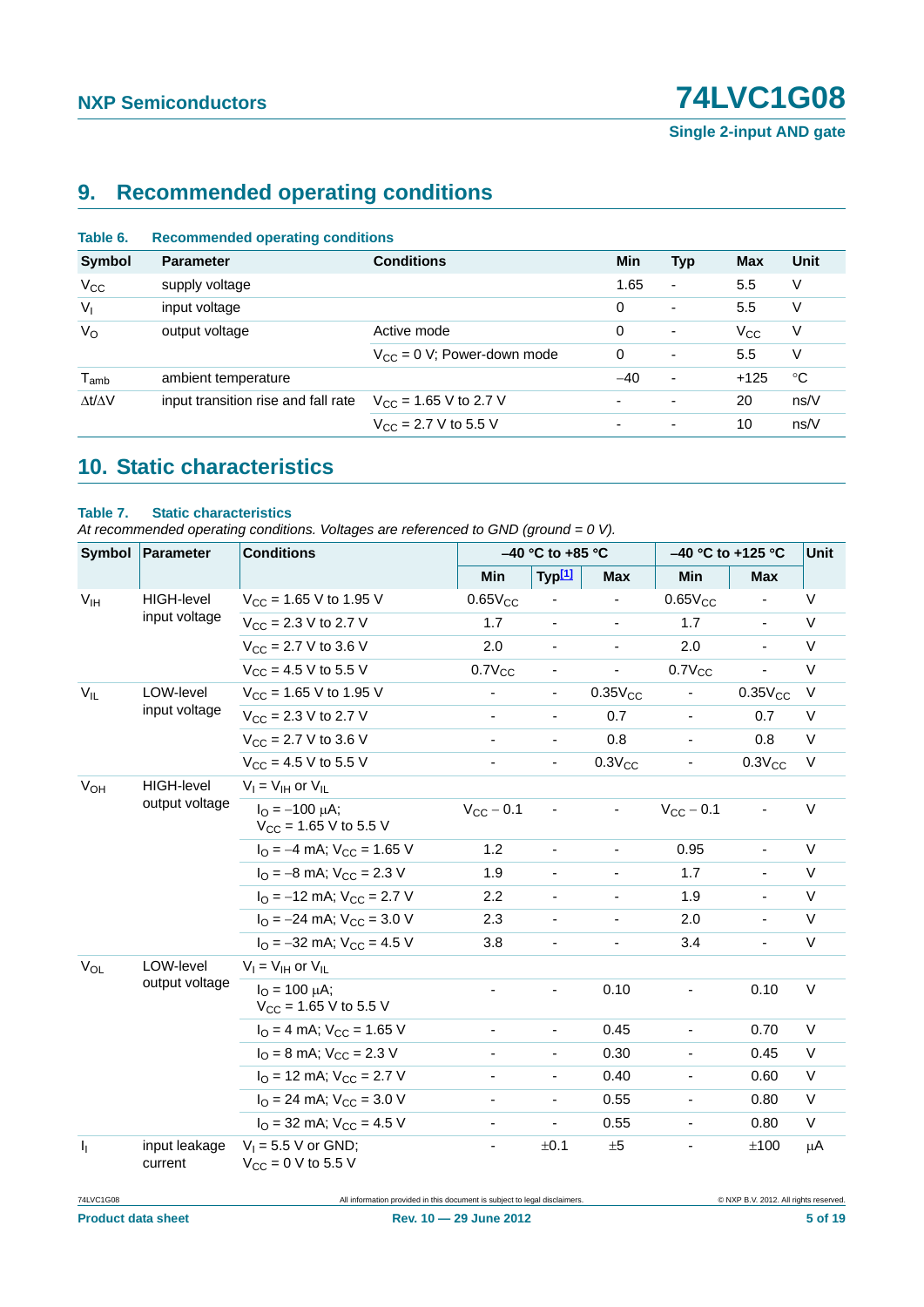**Single 2-input AND gate**

|                 | Symbol Parameter                | <b>Conditions</b>                                                                          |                          | $-40$ °C to +85 °C |                          |     | $-40$ °C to +125 °C |    |  |
|-----------------|---------------------------------|--------------------------------------------------------------------------------------------|--------------------------|--------------------|--------------------------|-----|---------------------|----|--|
|                 |                                 |                                                                                            | <b>Min</b>               | Typ <sup>[1]</sup> | <b>Max</b>               | Min | <b>Max</b>          |    |  |
| $I_{OFF}$       | power-off<br>leakage<br>current | $V_{\text{CC}} = 0$ V; V <sub>1</sub> or V <sub>O</sub> = 5.5 V                            | $\overline{\phantom{a}}$ | ±0.1               | ±10                      |     | ±200                | μA |  |
| $I_{\rm CC}$    |                                 | supply current $V_1 = 5.5$ V or GND; $I_0 = 0$ A;<br>$V_{CC}$ = 1.65 V to 5.5 V            | $\overline{\phantom{a}}$ | 0.1                | 10                       |     | 200                 | μA |  |
| $\Delta I_{CC}$ | additional                      | per pin; $V_{CC} = 2.3$ V to 5.5 V;<br>supply current $V_1 = V_{CC} - 0.6 V$ ; $I_0 = 0 A$ | $\overline{\phantom{a}}$ | 5                  | 500                      |     | 5000                | μA |  |
| C <sub>1</sub>  | input<br>capacitance            | $V_{\text{CC}} = 3.3 \text{ V}; V_1 = \text{GND}$ to $V_{\text{CC}}$                       | -                        | 5                  | $\overline{\phantom{a}}$ |     |                     | рF |  |

#### **Table 7. Static characteristics** *…continued*

*At recommended operating conditions. Voltages are referenced to GND (ground = 0 V).*

<span id="page-5-0"></span>[1] All typical values are measured at  $V_{CC} = 3.3$  V and  $T_{amb} = 25$  °C.

## <span id="page-5-4"></span>**11. Dynamic characteristics**

#### **Table 8. Dynamic characteristics**

*Voltages are referenced to GND (ground = 0 V); for load circuit see [Figure 9.](#page-7-0)* 

|              | Symbol   Parameter               | <b>Conditions</b>                          |             | $-40$ °C to +85 °C       |                    |            | $-40$ °C to +125 °C |            | <b>Unit</b> |
|--------------|----------------------------------|--------------------------------------------|-------------|--------------------------|--------------------|------------|---------------------|------------|-------------|
|              |                                  |                                            |             | Min                      | Typ <sup>[1]</sup> | <b>Max</b> | <b>Min</b>          | <b>Max</b> |             |
| $t_{\rm pd}$ | propagation delay                | A, B to Y; see Figure $8$                  | $\boxed{2}$ |                          |                    |            |                     |            |             |
|              |                                  | $V_{CC}$ = 1.65 V to 1.95 V                |             | 1.0                      | 3.4                | 8.0        | 1.0                 | 10.5       | ns          |
|              |                                  | $V_{\text{CC}} = 2.3 \text{ V}$ to 2.7 V   |             | 0.5                      | 2.2                | 5.5        | 0.5                 | 7.0        | ns          |
|              |                                  | $V_{C}$ = 2.7 V                            |             | 0.5                      | 2.5                | 5.5        | 0.5                 | 7.0        | ns          |
|              |                                  | $V_{\text{CC}} = 3.0 \text{ V}$ to 3.6 V   |             | 0.5                      | 2.1                | 4.5        | 0.5                 | 6.0        | ns          |
|              |                                  | $V_{CC}$ = 4.5 V to 5.5 V                  |             | 0.5                      | 1.7                | 4.0        | 0.5                 | 5.5        | ns          |
| $C_{PD}$     | power dissipation<br>capacitance | $V_1$ = GND to $V_{CC}$ ; $V_{CC}$ = 3.3 V | $\boxed{3}$ | $\overline{\phantom{a}}$ | 16                 | ۰          | ۰                   | ۰          | pF          |

<span id="page-5-1"></span>[1] Typical values are measured at  $T_{amb} = 25 \degree C$  and  $V_{CC} = 1.8$  V, 2.5 V, 2.7 V, 3.3 V and 5.0 V respectively.

<span id="page-5-2"></span>[2]  $t_{\text{od}}$  is the same as  $t_{\text{PLZ}}$  and  $t_{\text{PZL}}$ .

<span id="page-5-3"></span>[3] C<sub>PD</sub> is used to determine the dynamic power dissipation ( $P_D$  in  $\mu$ W).

 $P_D = C_{PD} \times V_{CC}^2 \times f_i \times N + \Sigma (C_L \times V_{CC}^2 \times f_o)$  where:

 $f_i$  = input frequency in MHz;

 $f<sub>o</sub>$  = output frequency in MHz;

 $C_1$  = output load capacitance in pF;

 $V_{CC}$  = supply voltage in V;

 $N =$  number of inputs switching;

 $\sum (C_L \times V_{CC}^2 \times f_0)$  = sum of outputs.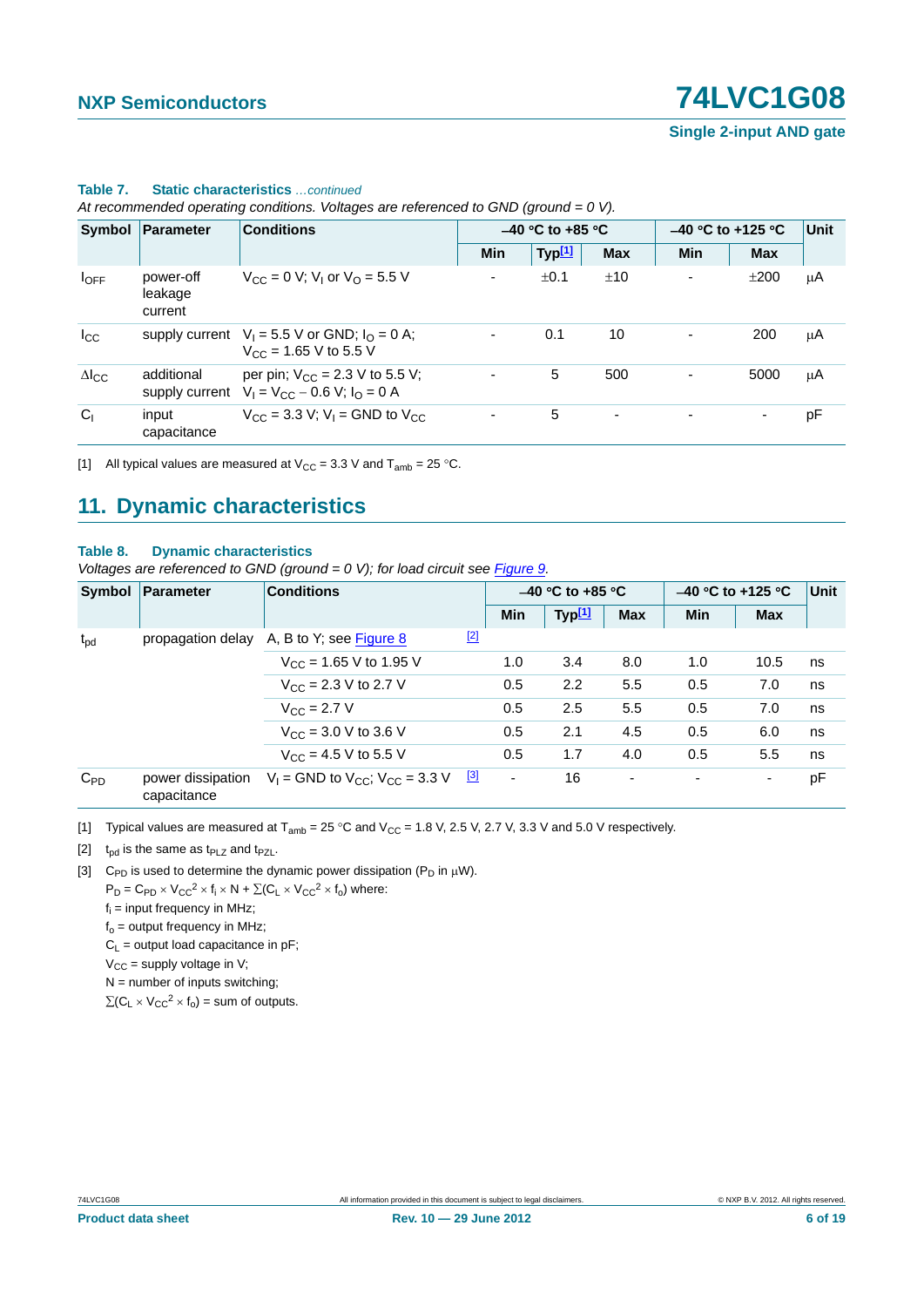## <span id="page-6-2"></span>**12. AC waveforms**



#### <span id="page-6-1"></span><span id="page-6-0"></span>**Table 9. Measurement points**

| <b>Supply voltage</b> | Input       | Output         |
|-----------------------|-------------|----------------|
| <b>V<sub>cc</sub></b> | $V_M$       | V <sub>M</sub> |
| 1.65 V to 1.95 V      | $0.5V_{CC}$ | $0.5V_{CC}$    |
| 2.3 V to 2.7 V        | $0.5V_{CC}$ | $0.5V_{CC}$    |
| 2.7V                  | 1.5V        | 1.5V           |
| 3.0 V to 3.6 V        | 1.5V        | 1.5V           |
| 4.5 V to 5.5 V        | $0.5V_{CC}$ | $0.5V_{CC}$    |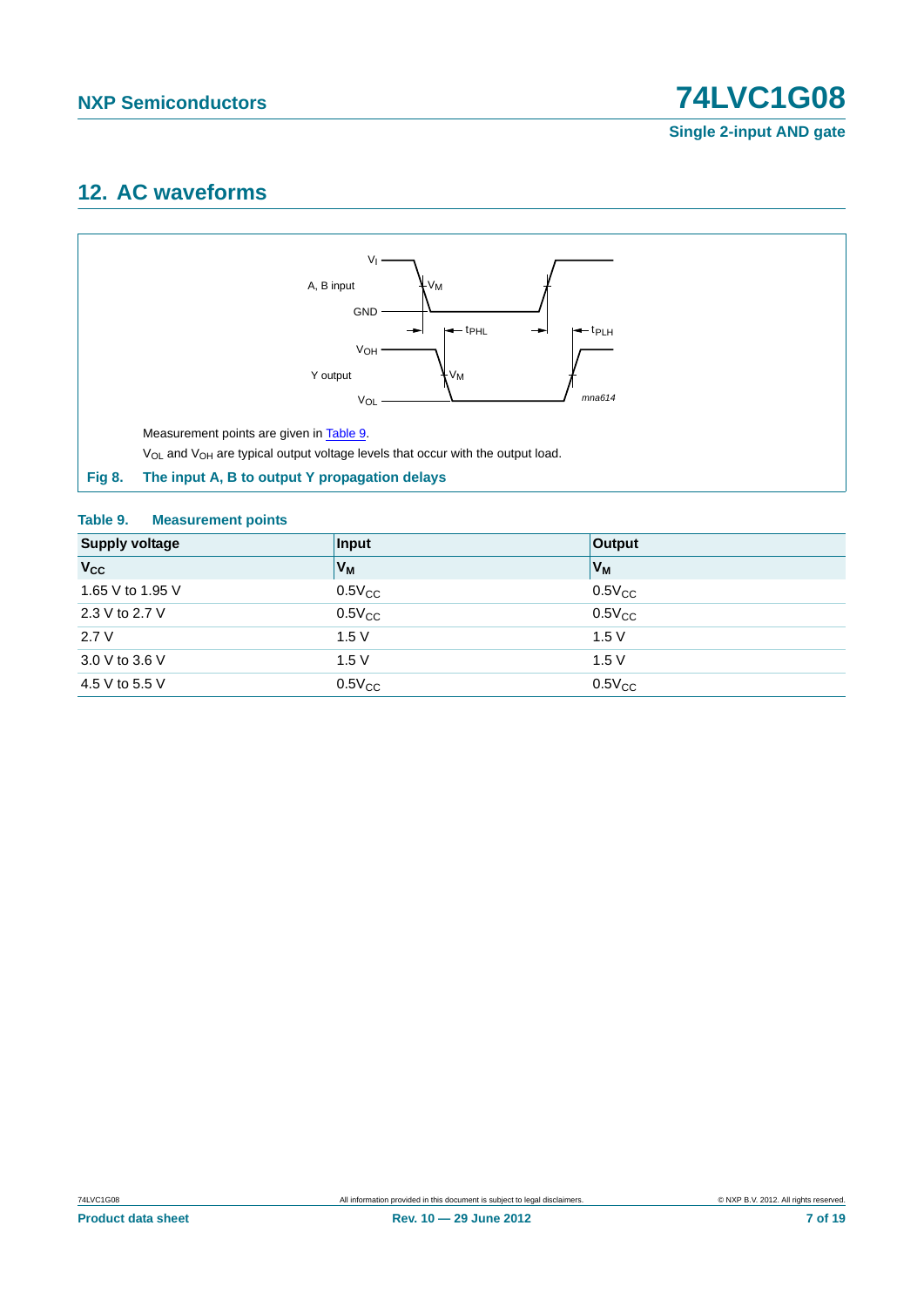#### **Single 2-input AND gate**



#### <span id="page-7-1"></span><span id="page-7-0"></span>**Table 10. Test data**

| <b>Supply voltage</b> | Input        |               | Load                          |              | V <sub>EXT</sub>                    |
|-----------------------|--------------|---------------|-------------------------------|--------------|-------------------------------------|
| $V_{\rm CC}$          | v,           | $t_r = t_f$   | ${}^{\dagger}$ C <sub>L</sub> | $R_L$        | t <sub>PLH</sub> , t <sub>PHL</sub> |
| 1.65 V to 1.95 V      | $V_{\rm CC}$ | $\leq$ 2.0 ns | 30 pF                         | 1 k $\Omega$ | open                                |
| 2.3 V to 2.7 V        | $V_{\rm CC}$ | $\leq$ 2.0 ns | 30 pF                         | 500 $\Omega$ | open                                |
| 2.7V                  | 2.7V         | $\leq$ 2.5 ns | 50pF                          | 500 $\Omega$ | open                                |
| 3.0 V to 3.6 V        | 2.7V         | $\leq$ 2.5 ns | 50pF                          | 500 $\Omega$ | open                                |
| 4.5 V to 5.5 V        | $\rm V_{CC}$ | $\leq$ 2.5 ns | 50 pF                         | 500 $\Omega$ | open                                |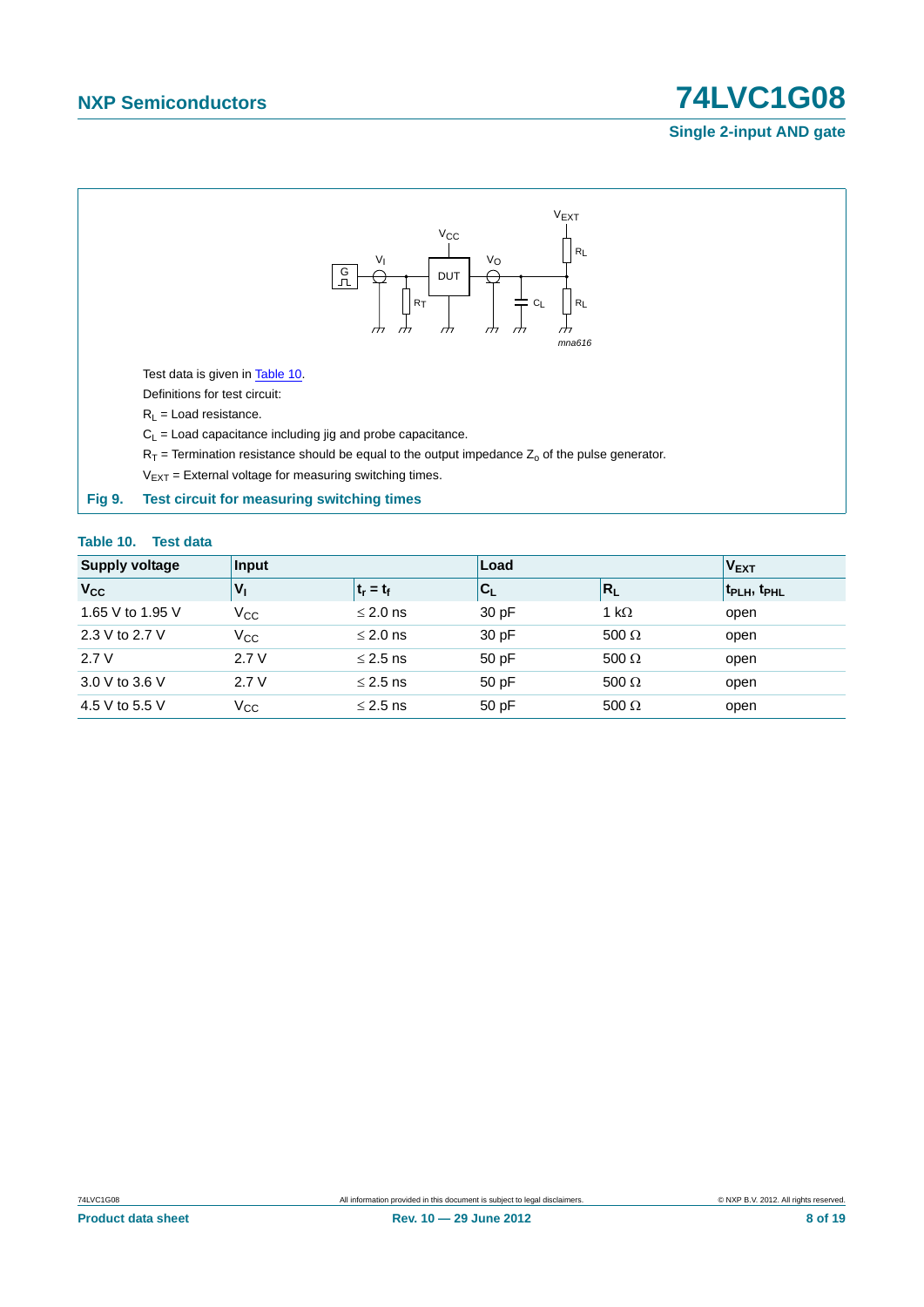**Single 2-input AND gate**

## <span id="page-8-0"></span>**13. Package outline**



#### **Fig 10. Package outline SOT353-1 (TSSOP5)**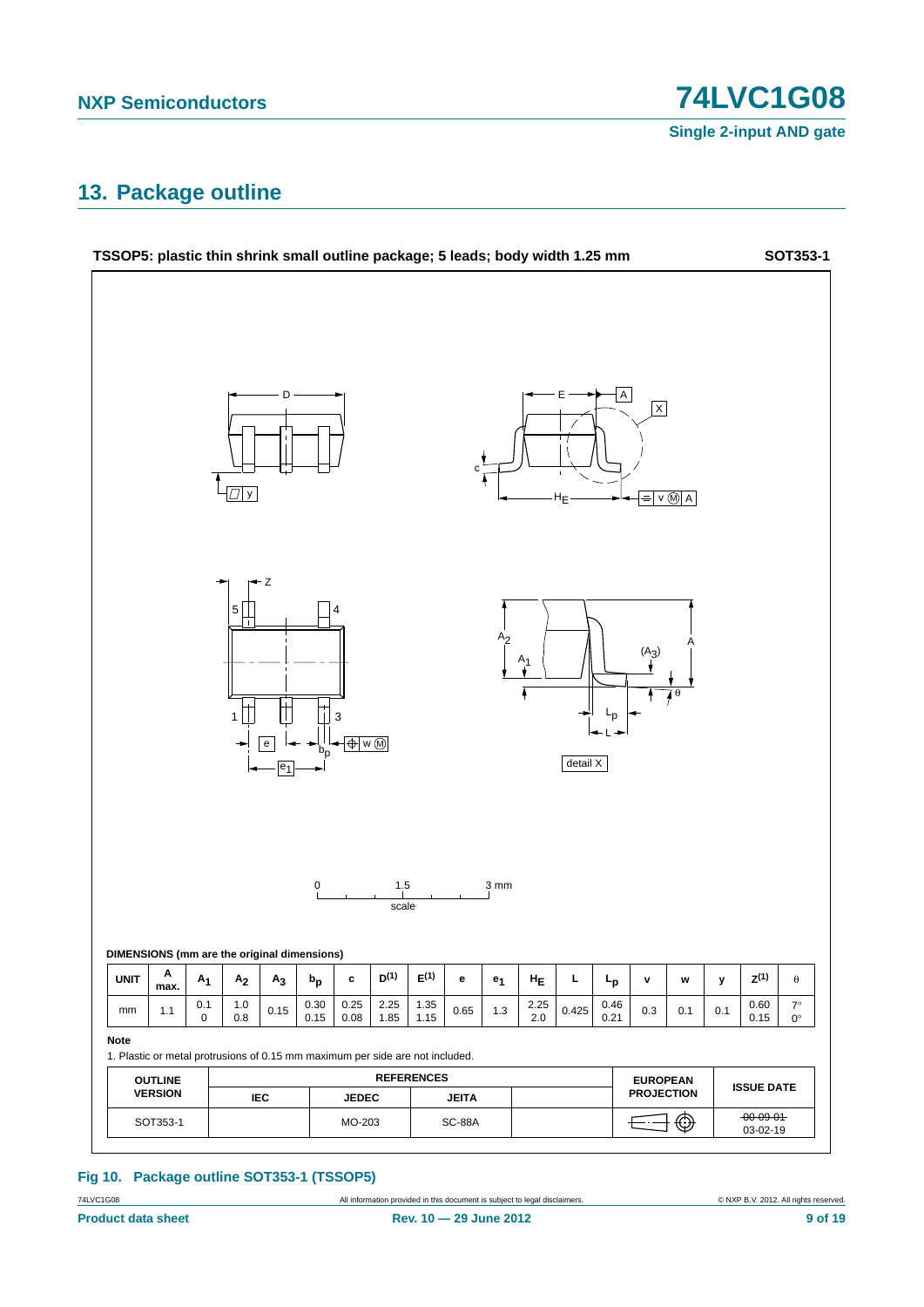**Single 2-input AND gate**



#### **Fig 11. Package outline SOT753 (SC-74A)**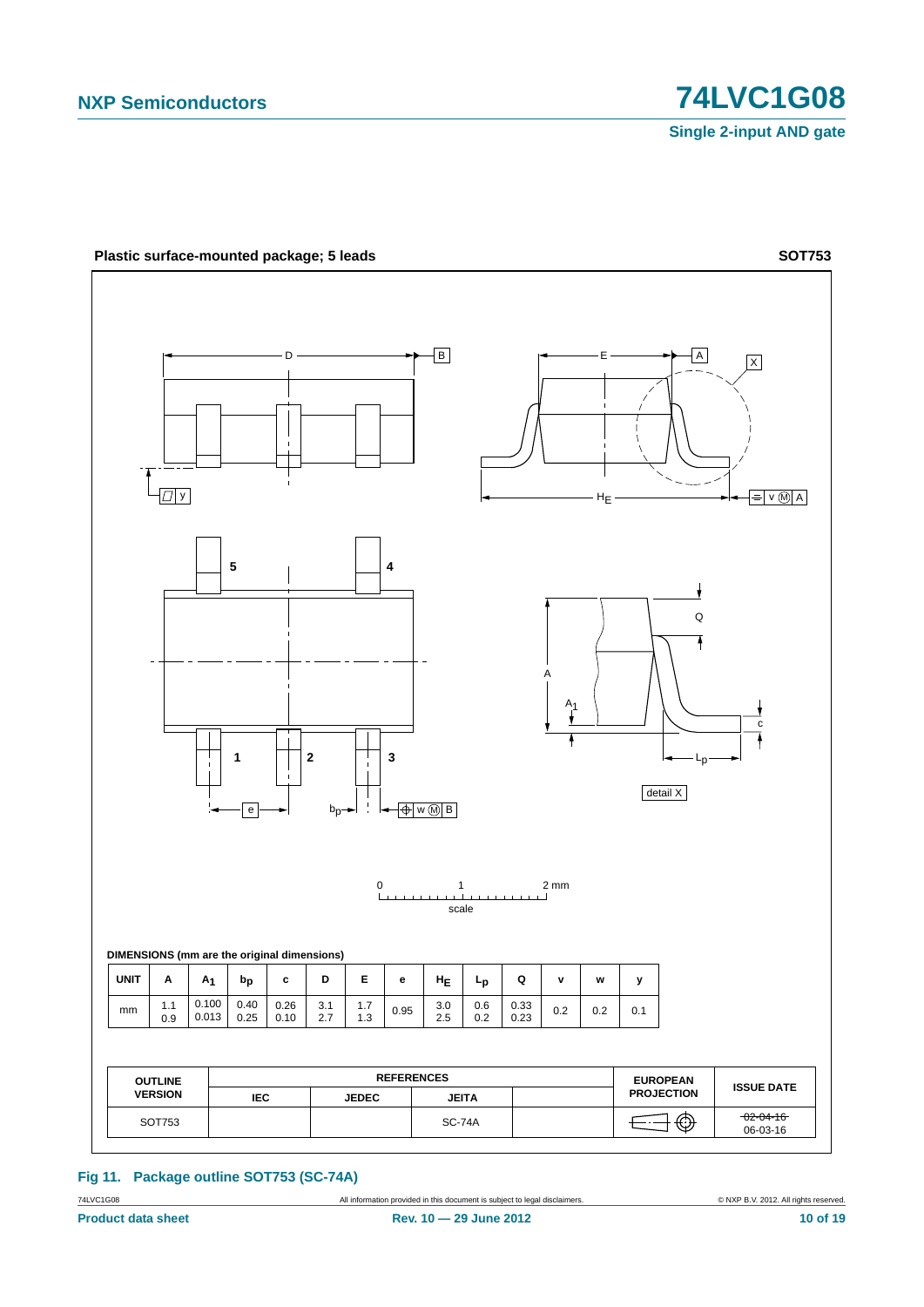**Single 2-input AND gate**



<span id="page-10-0"></span>**Fig 12. Package outline SOT886 (XSON6)**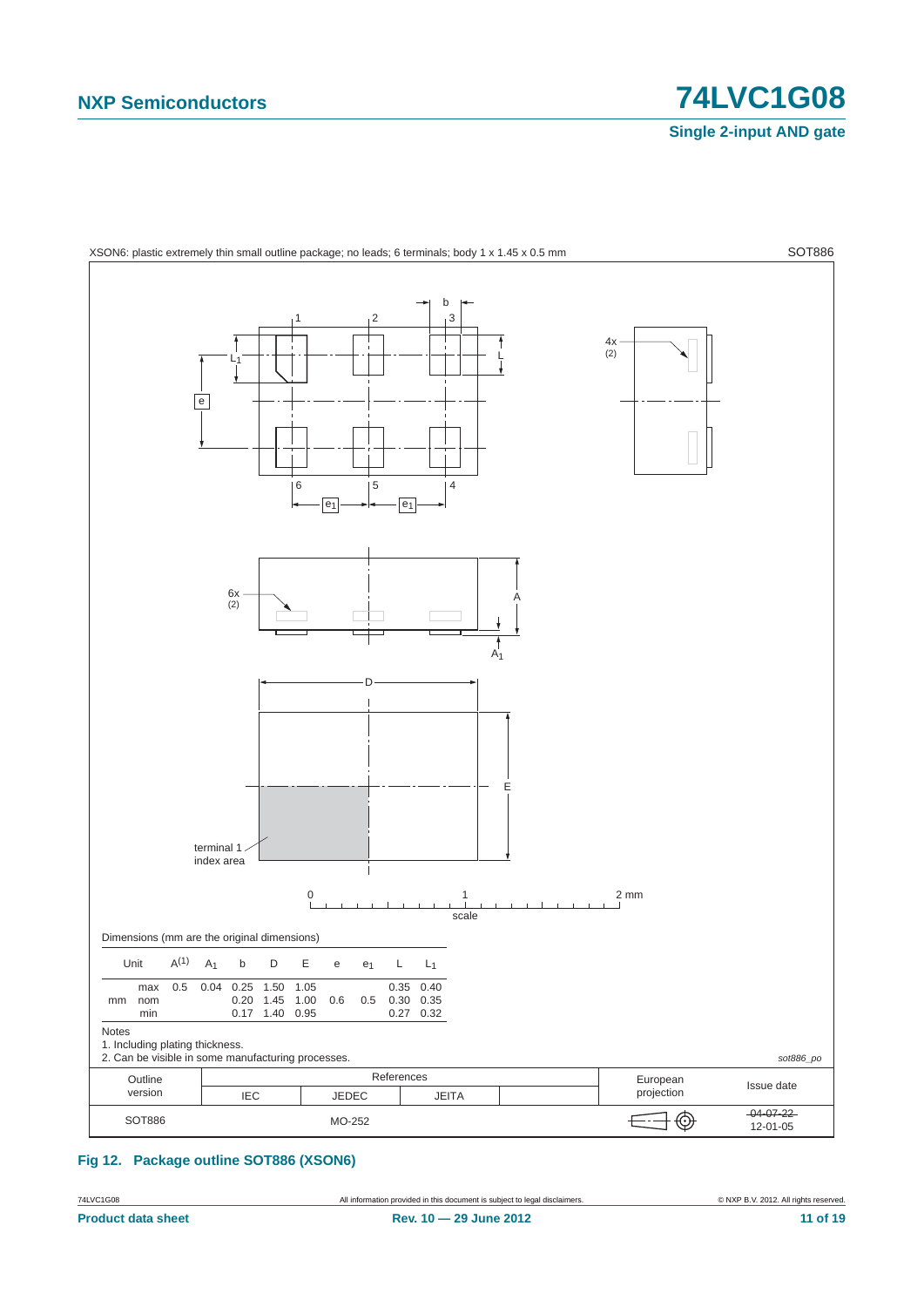**Single 2-input AND gate**



#### **Fig 13. Package outline SOT891 (XSON6)**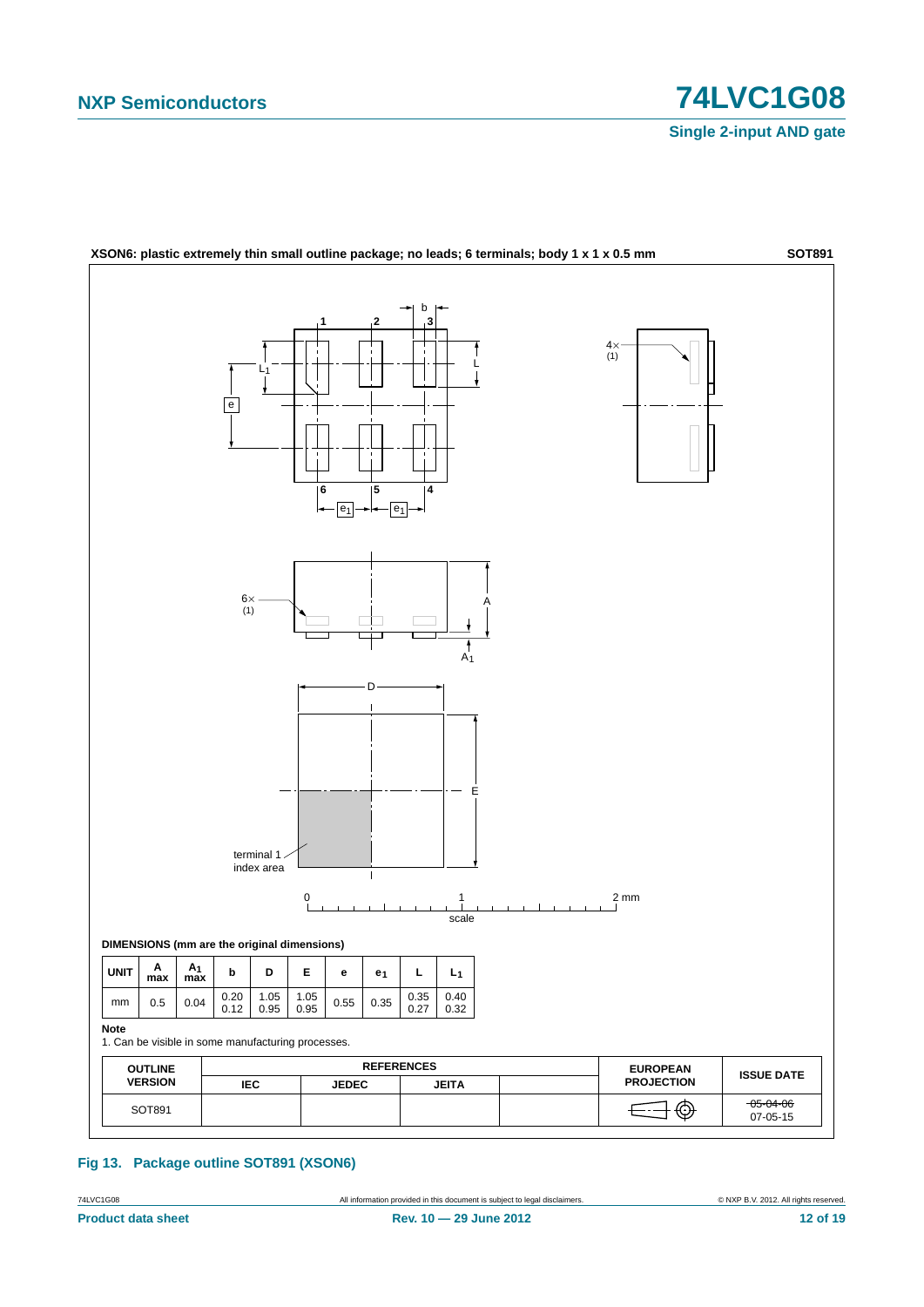

## **XSON6: extremely thin small outline package; no leads;**

**Fig 14. Package outline SOT1115 (XSON6)**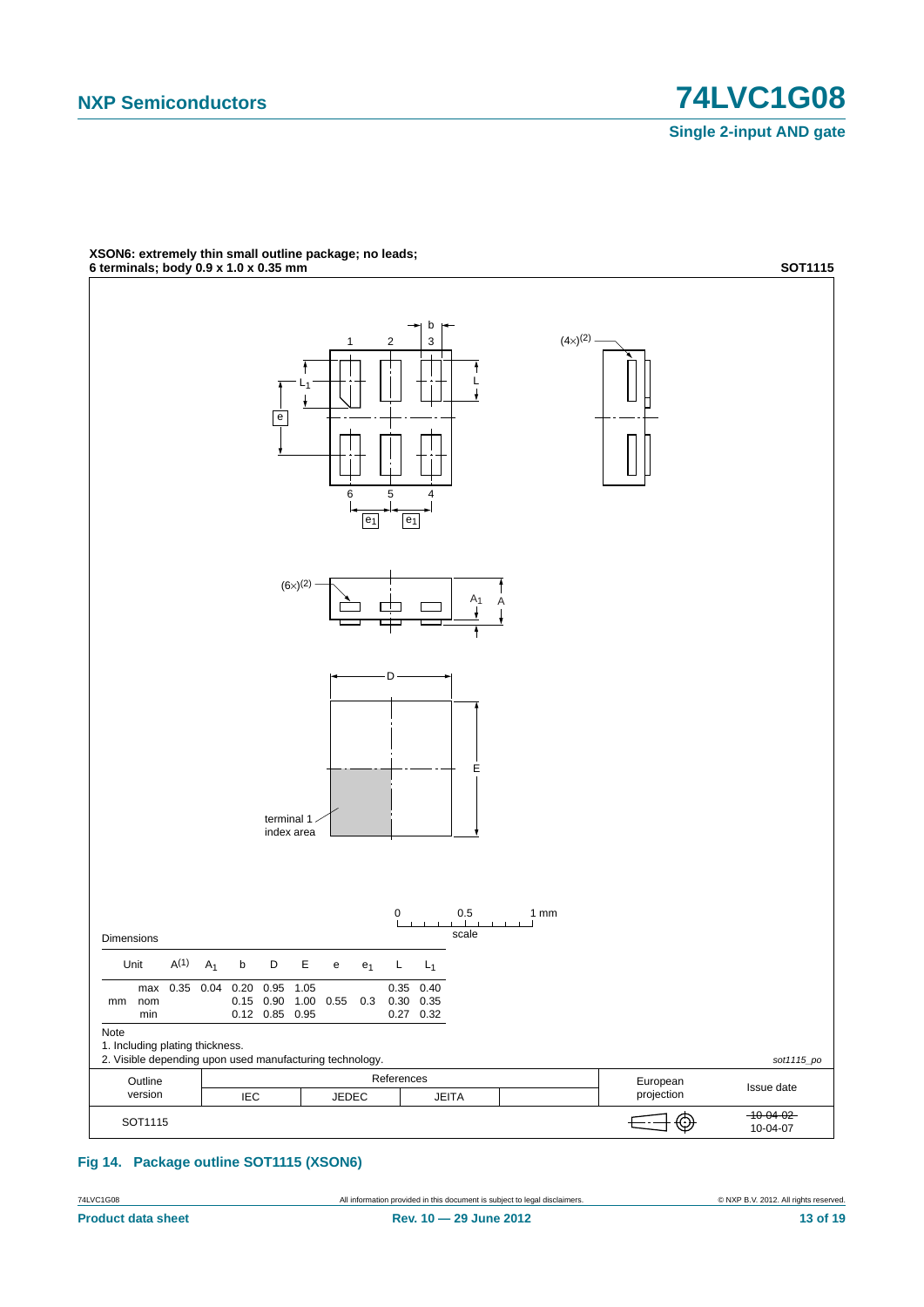

**XSON6: extremely thin small outline package; no leads;**

**Fig 15. Package outline SOT1202 (XSON6)**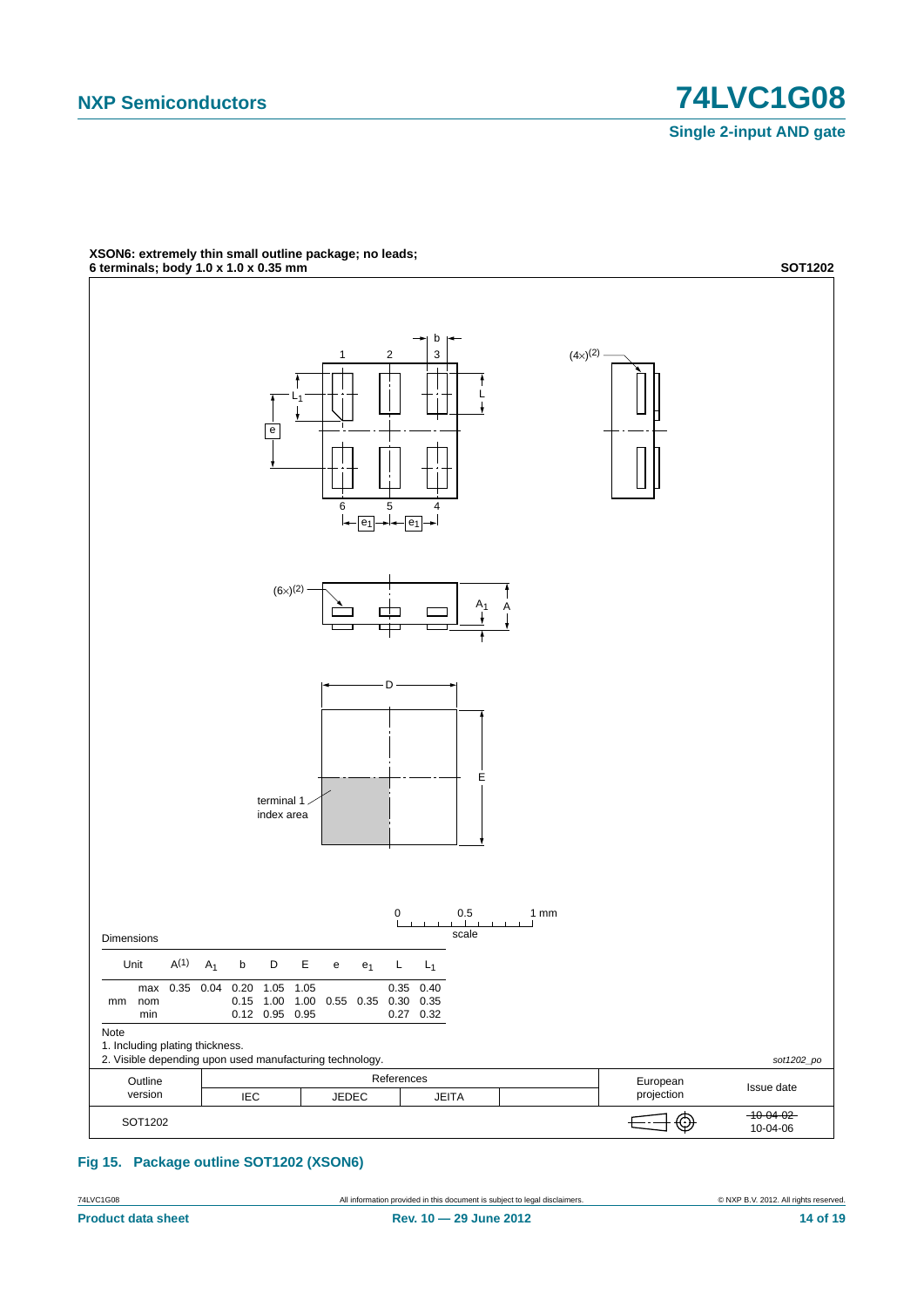

**X2SON5: plastic thermal enhanced extremely thin small outline package; no leads;**

#### **Fig 16. Package outline SOT1226 (X2SON5)**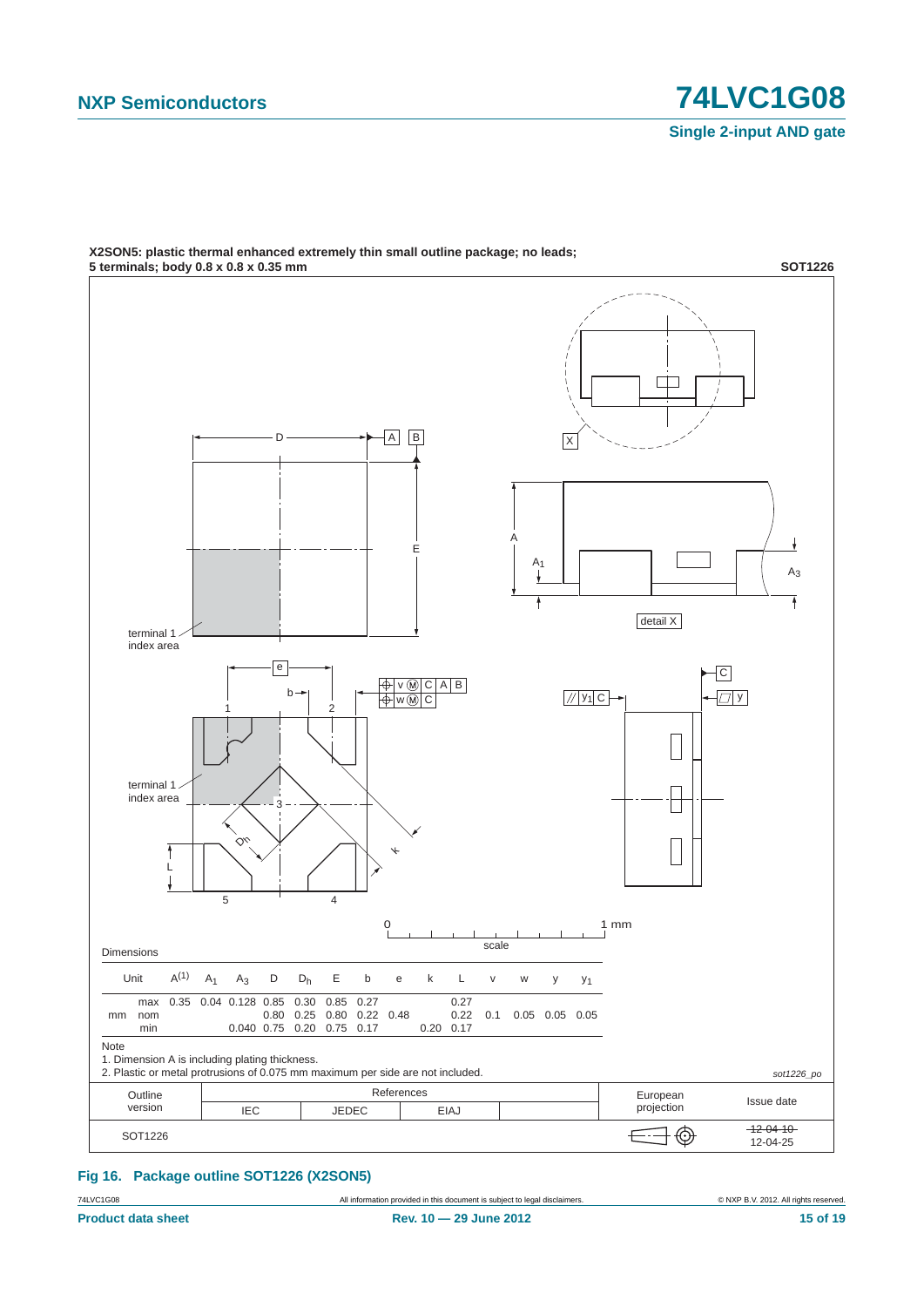**Single 2-input AND gate**

## <span id="page-15-0"></span>**14. Abbreviations**

|             | <b>Table 11. Abbreviations</b>          |
|-------------|-----------------------------------------|
| Acronym     | <b>Description</b>                      |
| <b>CMOS</b> | Complementary Metal Oxide Semiconductor |
| <b>DUT</b>  | Device Under Test                       |
| <b>ESD</b>  | ElectroStatic Discharge                 |
| <b>HBM</b>  | Human Body Model                        |
| МM          | Machine Model                           |
| <b>TTL</b>  | Transistor-Transistor Logic             |
|             |                                         |

## <span id="page-15-1"></span>**15. Revision history**

#### **Table 12. Revision history**

| Document ID                                             | Release date         | Data sheet status                       | <b>Change notice</b>     | <b>Supersedes</b> |  |
|---------------------------------------------------------|----------------------|-----------------------------------------|--------------------------|-------------------|--|
| 74LVC1G08 v.10                                          | 20120629             | Product data sheet                      | $\overline{\phantom{0}}$ | 74LVC1G08 v.9     |  |
| Modifications:                                          |                      | Added type number 74LVC1G08GX (SOT1226) |                          |                   |  |
| Package outline drawing of SOT886 (Figure 12) modified. |                      |                                         |                          |                   |  |
| 74LVC1G08 v.9                                           | 20111209             | Product data sheet                      |                          | 74LVC1G08 v.8     |  |
| Modifications:                                          | Legal pages updated. |                                         |                          |                   |  |
| 74LVC1G08 v.8                                           | 20101019             | Product data sheet                      | ٠                        | 74LVC1G08 v.7     |  |
| 74LVC1G08 v.7                                           | 20070717             | Product data sheet                      |                          | 74LVC1G08 v.6     |  |
| 74LVC1G08 v.6                                           | 20060619             | Product data sheet                      | -                        | 74LVC1G08 v.5     |  |
| 74LVC1G08 v.5                                           | 20040915             | Product specification                   | ٠                        | 74LVC1G08 v.4     |  |
| 74LVC1G08 v.4                                           | 20021002             | Product specification                   | ۰                        | 74LVC1G08 v.3     |  |
| 74LVC1G08 v.3                                           | 20020517             | Product specification                   | ٠                        | 74LVC1G08 v.2     |  |
| 74LVC1G08 v.2                                           | 20010406             | Product specification                   | ٠                        | 74LVC1G08 v.1     |  |
| 74LVC1G08 v.1                                           | 20001121             | Product specification                   |                          |                   |  |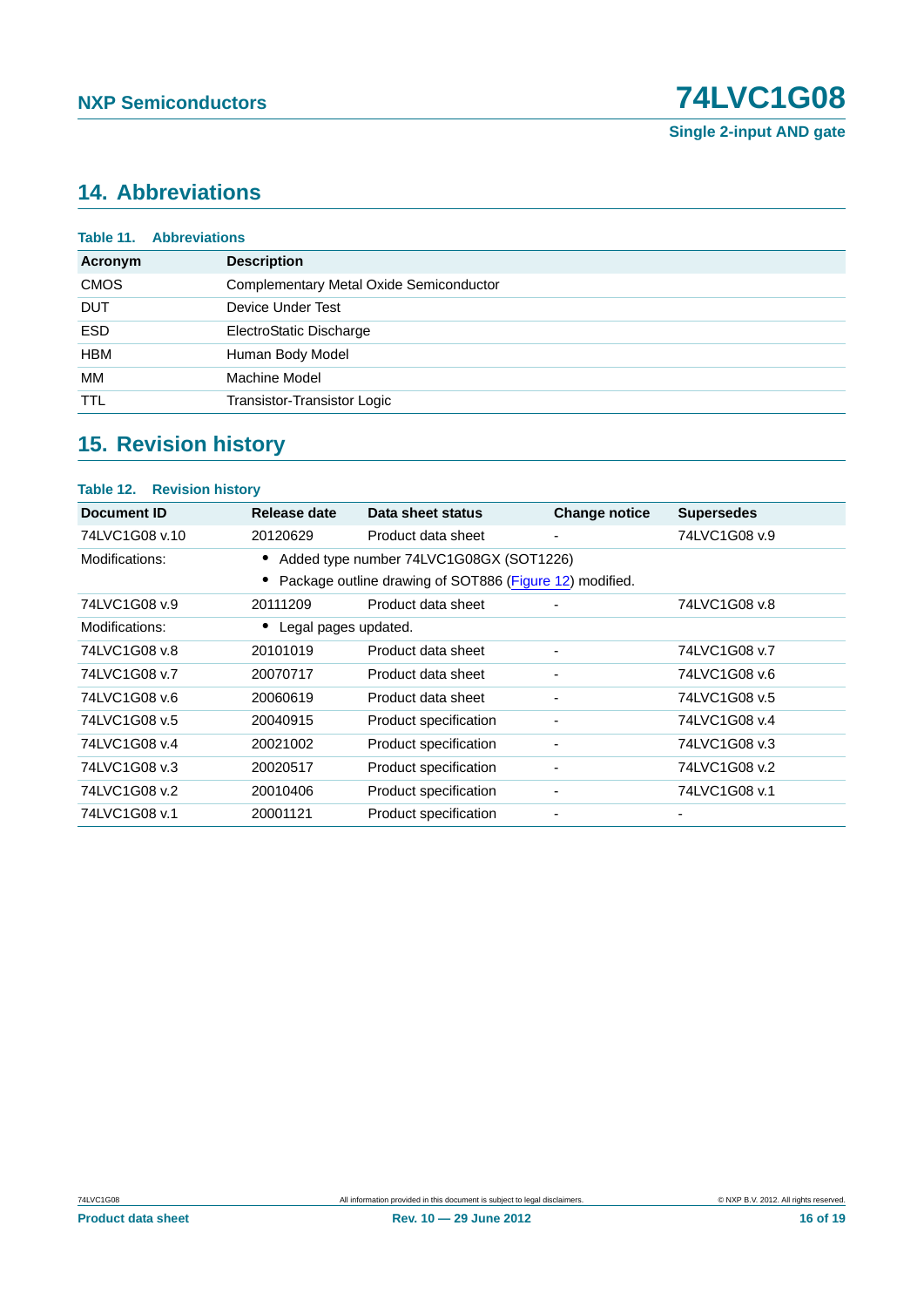## <span id="page-16-0"></span>**16. Legal information**

#### <span id="page-16-1"></span>**16.1 Data sheet status**

| Document status[1][2]          | Product status <sup>[3]</sup> | <b>Definition</b>                                                                     |
|--------------------------------|-------------------------------|---------------------------------------------------------------------------------------|
| Objective [short] data sheet   | Development                   | This document contains data from the objective specification for product development. |
| Preliminary [short] data sheet | Qualification                 | This document contains data from the preliminary specification.                       |
| Product [short] data sheet     | Production                    | This document contains the product specification.                                     |

[1] Please consult the most recently issued document before initiating or completing a design.

[2] The term 'short data sheet' is explained in section "Definitions".

[3] The product status of device(s) described in this document may have changed since this document was published and may differ in case of multiple devices. The latest product status<br>information is available on the Intern

#### <span id="page-16-2"></span>**16.2 Definitions**

**Draft —** The document is a draft version only. The content is still under internal review and subject to formal approval, which may result in modifications or additions. NXP Semiconductors does not give any representations or warranties as to the accuracy or completeness of information included herein and shall have no liability for the consequences of use of such information.

**Short data sheet —** A short data sheet is an extract from a full data sheet with the same product type number(s) and title. A short data sheet is intended for quick reference only and should not be relied upon to contain detailed and full information. For detailed and full information see the relevant full data sheet, which is available on request via the local NXP Semiconductors sales office. In case of any inconsistency or conflict with the short data sheet, the full data sheet shall prevail.

**Product specification —** The information and data provided in a Product data sheet shall define the specification of the product as agreed between NXP Semiconductors and its customer, unless NXP Semiconductors and customer have explicitly agreed otherwise in writing. In no event however, shall an agreement be valid in which the NXP Semiconductors product is deemed to offer functions and qualities beyond those described in the Product data sheet.

### <span id="page-16-3"></span>**16.3 Disclaimers**

**Limited warranty and liability —** Information in this document is believed to be accurate and reliable. However, NXP Semiconductors does not give any representations or warranties, expressed or implied, as to the accuracy or completeness of such information and shall have no liability for the consequences of use of such information. NXP Semiconductors takes no responsibility for the content in this document if provided by an information source outside of NXP Semiconductors.

In no event shall NXP Semiconductors be liable for any indirect, incidental, punitive, special or consequential damages (including - without limitation - lost profits, lost savings, business interruption, costs related to the removal or replacement of any products or rework charges) whether or not such damages are based on tort (including negligence), warranty, breach of contract or any other legal theory.

Notwithstanding any damages that customer might incur for any reason whatsoever, NXP Semiconductors' aggregate and cumulative liability towards customer for the products described herein shall be limited in accordance with the *Terms and conditions of commercial sale* of NXP Semiconductors.

**Right to make changes —** NXP Semiconductors reserves the right to make changes to information published in this document, including without limitation specifications and product descriptions, at any time and without notice. This document supersedes and replaces all information supplied prior to the publication hereof.

**Suitability for use —** NXP Semiconductors products are not designed, authorized or warranted to be suitable for use in life support, life-critical or safety-critical systems or equipment, nor in applications where failure or malfunction of an NXP Semiconductors product can reasonably be expected to result in personal injury, death or severe property or environmental damage. NXP Semiconductors and its suppliers accept no liability for inclusion and/or use of NXP Semiconductors products in such equipment or applications and therefore such inclusion and/or use is at the customer's own risk.

**Applications —** Applications that are described herein for any of these products are for illustrative purposes only. NXP Semiconductors makes no representation or warranty that such applications will be suitable for the specified use without further testing or modification.

Customers are responsible for the design and operation of their applications and products using NXP Semiconductors products, and NXP Semiconductors accepts no liability for any assistance with applications or customer product design. It is customer's sole responsibility to determine whether the NXP Semiconductors product is suitable and fit for the customer's applications and products planned, as well as for the planned application and use of customer's third party customer(s). Customers should provide appropriate design and operating safeguards to minimize the risks associated with their applications and products.

NXP Semiconductors does not accept any liability related to any default, damage, costs or problem which is based on any weakness or default in the customer's applications or products, or the application or use by customer's third party customer(s). Customer is responsible for doing all necessary testing for the customer's applications and products using NXP Semiconductors products in order to avoid a default of the applications and the products or of the application or use by customer's third party customer(s). NXP does not accept any liability in this respect.

**Limiting values —** Stress above one or more limiting values (as defined in the Absolute Maximum Ratings System of IEC 60134) will cause permanent damage to the device. Limiting values are stress ratings only and (proper) operation of the device at these or any other conditions above those given in the Recommended operating conditions section (if present) or the Characteristics sections of this document is not warranted. Constant or repeated exposure to limiting values will permanently and irreversibly affect the quality and reliability of the device.

**Terms and conditions of commercial sale —** NXP Semiconductors products are sold subject to the general terms and conditions of commercial sale, as published at<http://www.nxp.com/profile/terms>, unless otherwise agreed in a valid written individual agreement. In case an individual agreement is concluded only the terms and conditions of the respective agreement shall apply. NXP Semiconductors hereby expressly objects to applying the customer's general terms and conditions with regard to the purchase of NXP Semiconductors products by customer.

**No offer to sell or license —** Nothing in this document may be interpreted or construed as an offer to sell products that is open for acceptance or the grant, conveyance or implication of any license under any copyrights, patents or other industrial or intellectual property rights.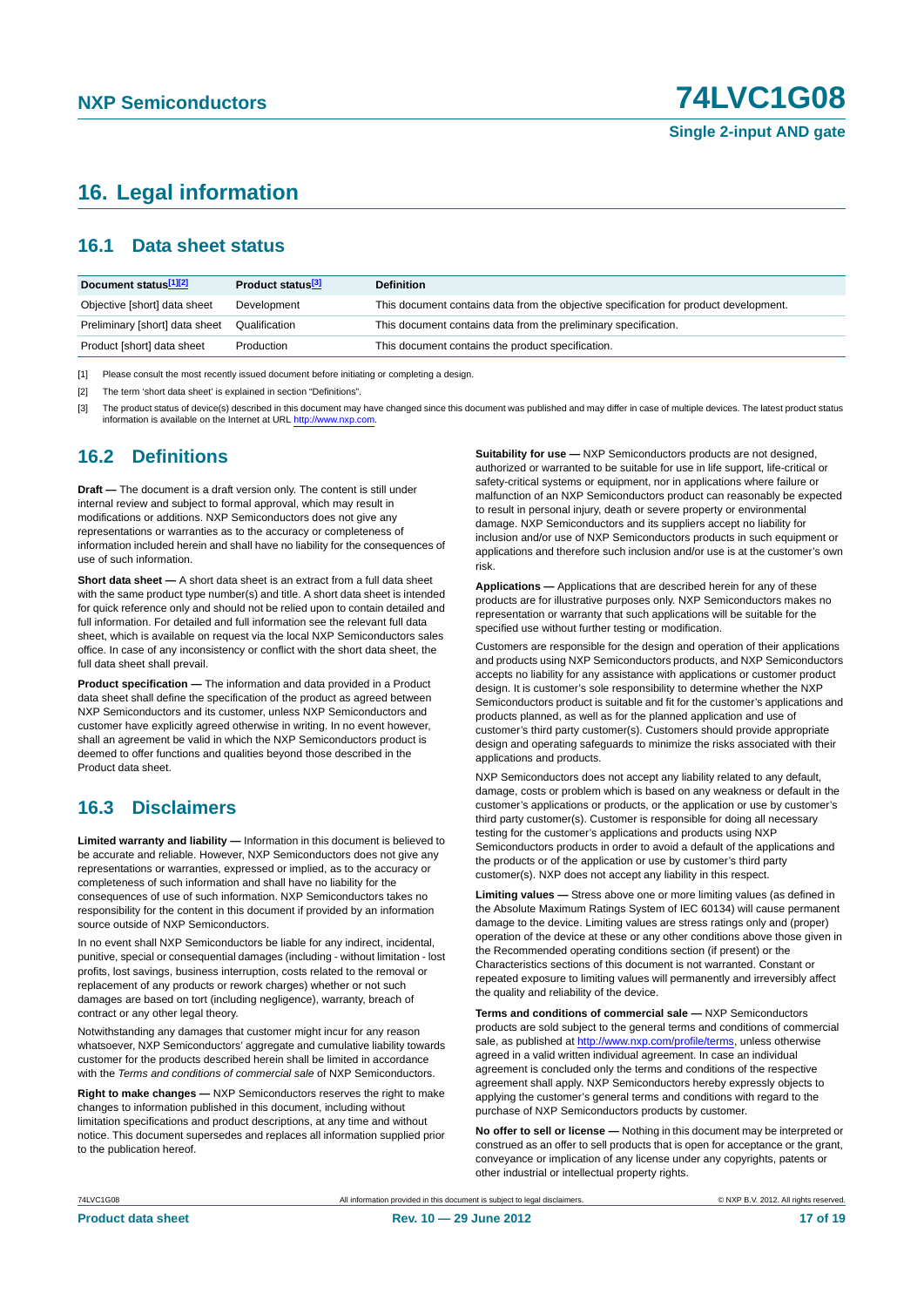#### **Single 2-input AND gate**

**Export control —** This document as well as the item(s) described herein may be subject to export control regulations. Export might require a prior authorization from competent authorities.

**Non-automotive qualified products —** Unless this data sheet expressly states that this specific NXP Semiconductors product is automotive qualified, the product is not suitable for automotive use. It is neither qualified nor tested in accordance with automotive testing or application requirements. NXP Semiconductors accepts no liability for inclusion and/or use of non-automotive qualified products in automotive equipment or applications.

In the event that customer uses the product for design-in and use in automotive applications to automotive specifications and standards, customer (a) shall use the product without NXP Semiconductors' warranty of the product for such automotive applications, use and specifications, and (b) whenever customer uses the product for automotive applications beyond

NXP Semiconductors' specifications such use shall be solely at customer's own risk, and (c) customer fully indemnifies NXP Semiconductors for any liability, damages or failed product claims resulting from customer design and use of the product for automotive applications beyond NXP Semiconductors' standard warranty and NXP Semiconductors' product specifications.

**Translations —** A non-English (translated) version of a document is for reference only. The English version shall prevail in case of any discrepancy between the translated and English versions.

#### <span id="page-17-0"></span>**16.4 Trademarks**

Notice: All referenced brands, product names, service names and trademarks are the property of their respective owners.

## <span id="page-17-1"></span>**17. Contact information**

For more information, please visit: **http://www.nxp.com**

For sales office addresses, please send an email to: **salesaddresses@nxp.com**